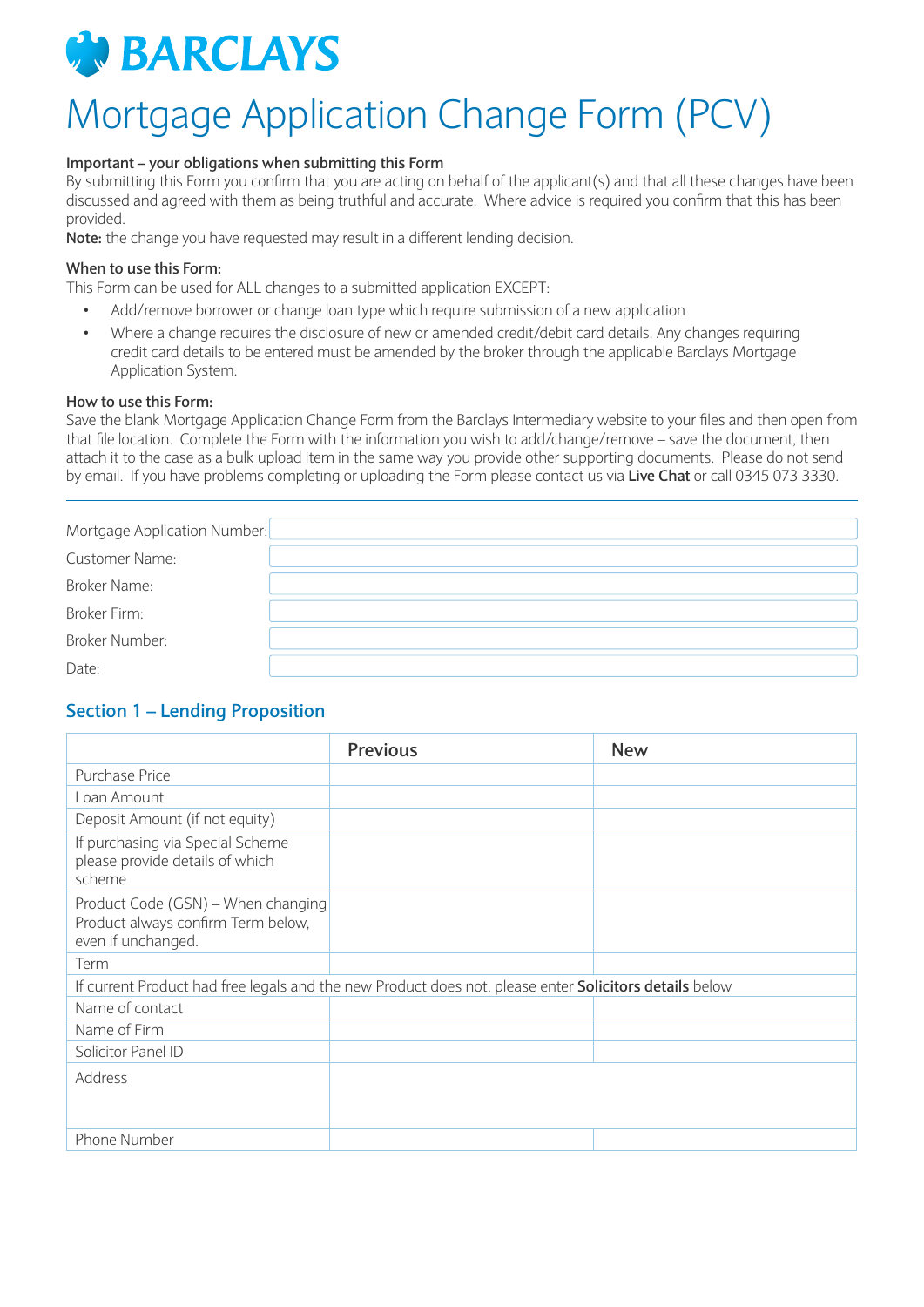|                                                                                                                                                                                                                                                                                                                                                          | <b>Previous</b>                              |            | <b>New</b>                                                                                                      |
|----------------------------------------------------------------------------------------------------------------------------------------------------------------------------------------------------------------------------------------------------------------------------------------------------------------------------------------------------------|----------------------------------------------|------------|-----------------------------------------------------------------------------------------------------------------|
| Fees                                                                                                                                                                                                                                                                                                                                                     |                                              |            |                                                                                                                 |
| Method of Payment:                                                                                                                                                                                                                                                                                                                                       | Add to Loan<br>$Cheque$ $ $<br>Card Payment* |            |                                                                                                                 |
| *IMPORTANT: If paying by credit/debit card you can only proceed to submit the request using this form if the<br>required card details are already disclosed in our Application System. If new or amended card details need to<br>System. Barclays cannot action this for you and we CANNOT under any circumstances accept card details via<br>this form. |                                              |            | be provided as part of this Mortgage Application Change request, you MUST submit the details in our Application |
| Further Borrowing Amount                                                                                                                                                                                                                                                                                                                                 |                                              |            |                                                                                                                 |
| Purpose of Further Borrowing                                                                                                                                                                                                                                                                                                                             |                                              |            |                                                                                                                 |
| Repayment Type (C&I, IO, Part/Part                                                                                                                                                                                                                                                                                                                       |                                              |            |                                                                                                                 |
| Repayment Strategy for Interest Only.<br>Options:<br>Existing endowment policy<br>Existing stocks & shares ISA<br>Existing (minimum 12 months) share,<br>unit, or investment trust<br>(professionally managed)<br>Sale of mortgaged property)                                                                                                            |                                              |            |                                                                                                                 |
| Current Value of Repayment Strategy                                                                                                                                                                                                                                                                                                                      |                                              |            |                                                                                                                 |
| Maturity Value of Repayment Strategy                                                                                                                                                                                                                                                                                                                     |                                              |            |                                                                                                                 |
| Part/part loan amount                                                                                                                                                                                                                                                                                                                                    | <b>Previous</b><br>Amount                    | New Amount | Product                                                                                                         |
| Capital & Interest                                                                                                                                                                                                                                                                                                                                       |                                              |            |                                                                                                                 |
| Interest Only                                                                                                                                                                                                                                                                                                                                            |                                              |            |                                                                                                                 |

# **Section 2 – Property Details**

|                                   | <b>Previous</b> | <b>New</b> |
|-----------------------------------|-----------------|------------|
| Address                           |                 |            |
|                                   |                 |            |
| Postcode                          |                 |            |
| Purchase Price                    |                 |            |
| Details for new property          |                 |            |
| <b>Estimated Valuation</b>        |                 |            |
| Valuation - Contact Name          |                 |            |
| Valuation - Contact Number        |                 |            |
| Address for Valuation Contact     |                 |            |
|                                   |                 |            |
|                                   |                 |            |
| Type of Property                  |                 |            |
| If flat, number of storeys        |                 |            |
| Year built                        |                 |            |
| Tenure                            |                 |            |
| Type of construction: Walls       |                 |            |
| Type of construction: Roof        |                 |            |
| Was property originally purchased |                 |            |
| from a local authority or housing |                 |            |
| association?                      |                 |            |
| Number of bedrooms                |                 |            |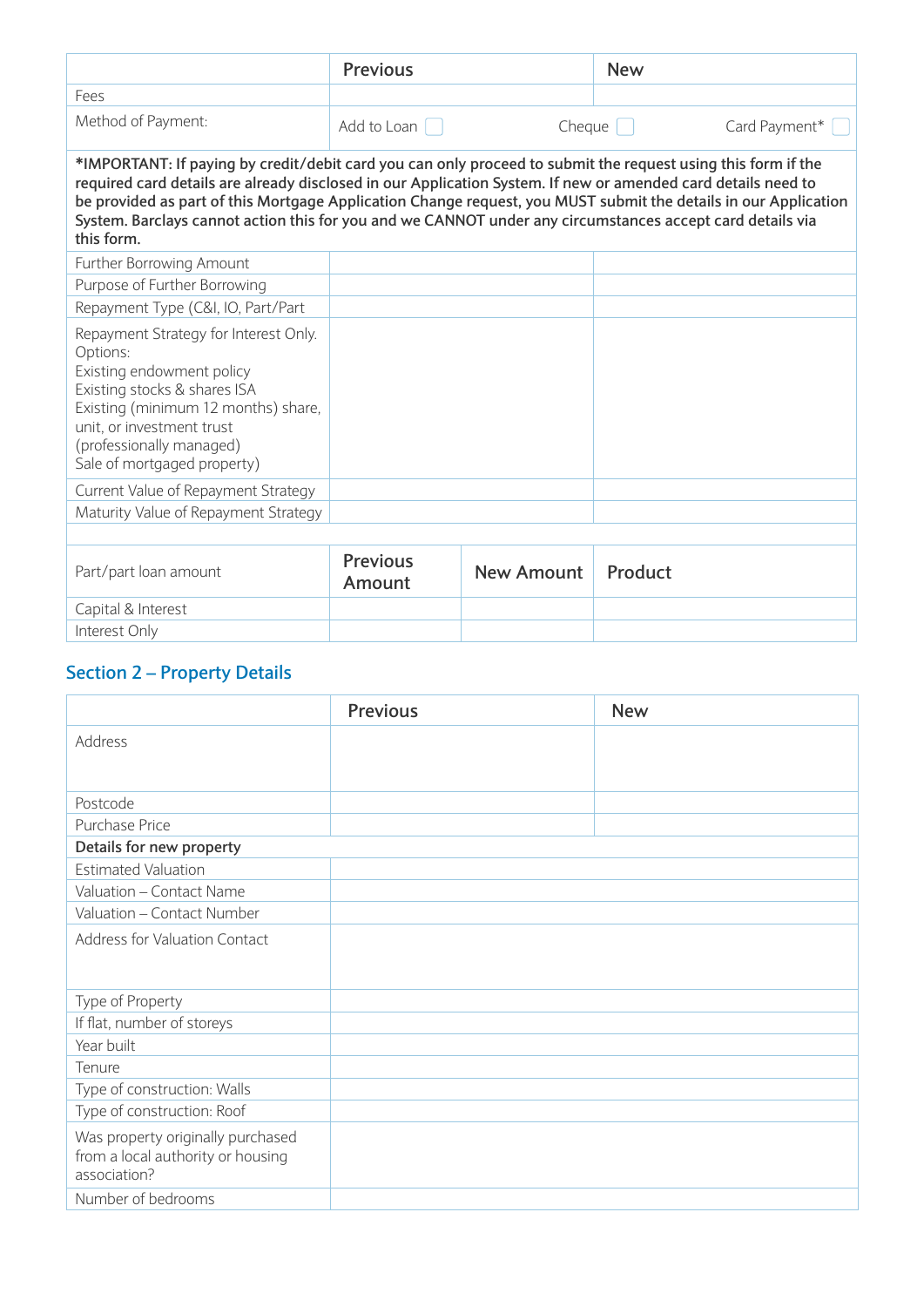#### **Will there be an occupier in the property over the age of 17 who will not be party to the mortgage?**

| Occupier Full Legal Name | Occupier Date of Birth | Occupier Relationship<br>to Applicant | ADD/EDIT/REMOVE |
|--------------------------|------------------------|---------------------------------------|-----------------|
|                          |                        |                                       |                 |
|                          |                        |                                       |                 |
|                          |                        |                                       |                 |
|                          |                        |                                       |                 |

## **FOR BTL APPLICATIONS ONLY**

|                                                                                                                         | <b>Previous</b> | <b>New</b> |
|-------------------------------------------------------------------------------------------------------------------------|-----------------|------------|
| Is the property currently let out?<br>Current/proposed letting method                                                   |                 |            |
| Actual or anticipated monthly<br>rental amount                                                                          |                 |            |
| Number of tenants                                                                                                       |                 |            |
| Is the new mortgage for a freehold<br>property split into self-contained units<br>which are let on an individual basis? |                 |            |

## **Section 3 – Third Party Details**

| Current Conveyancer Name:            |  |
|--------------------------------------|--|
| New Conveyancer Name:                |  |
| New Conveyancer Point<br>of Contact: |  |
| New Conveyancer<br>Telephone Number: |  |
| New Conveyancer Fax Number:          |  |
| New Conveyancer Email:               |  |
| Conveyancer Address:                 |  |
| Conveyancer Panel Number:            |  |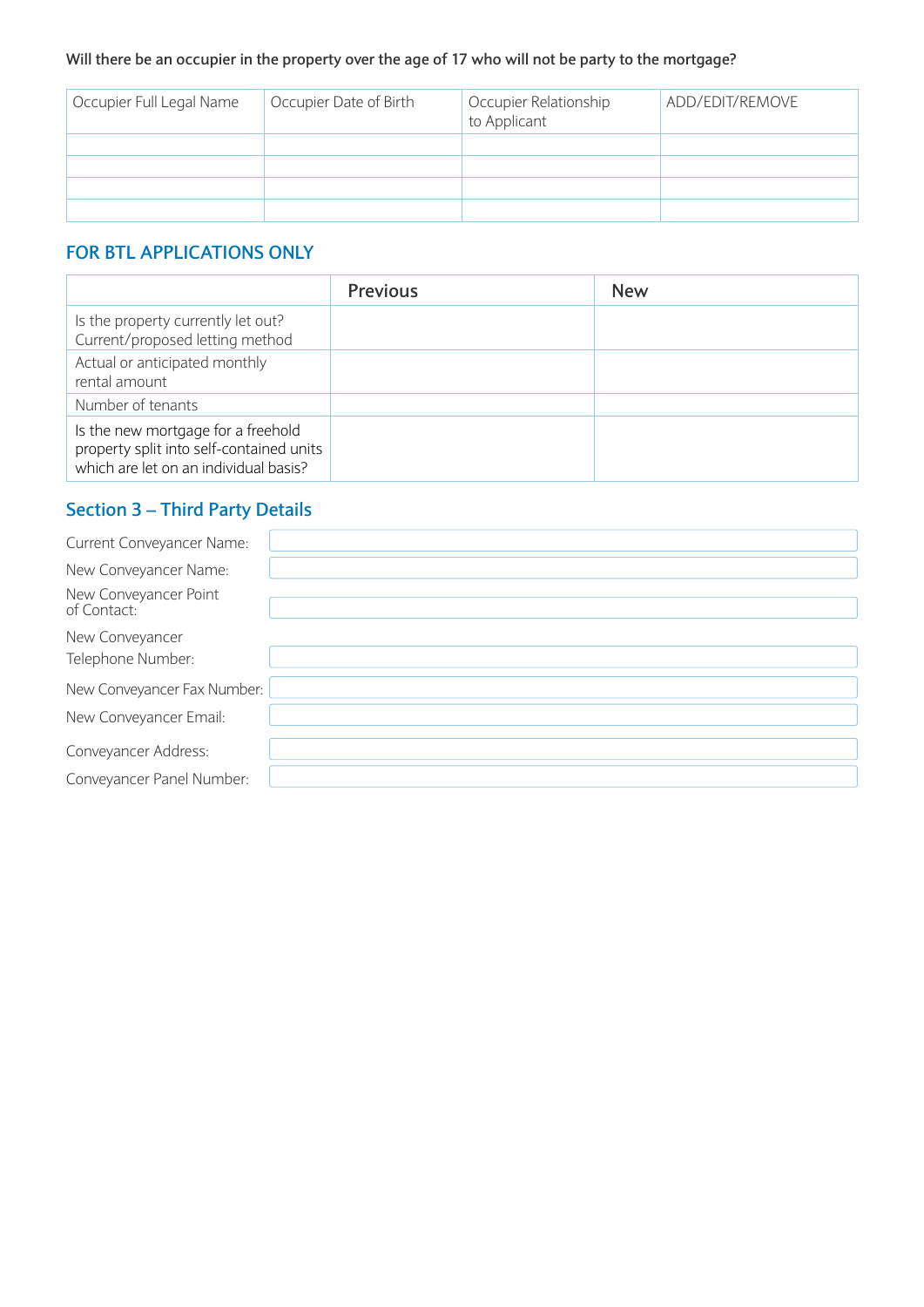# **Section 4 – Customer Commitments to be Added/Changed/Removed**

| Add/Change/Remove | <b>Dependants Name</b> | Dependants Age |
|-------------------|------------------------|----------------|
|                   |                        |                |
|                   |                        |                |
|                   |                        |                |
|                   |                        |                |

|                        |                       |        |               |                 |                   |                   |                  |                                |                                  | IF COMMITMENT IS A MORTGAGE |                         |                         |               |                                                   |
|------------------------|-----------------------|--------|---------------|-----------------|-------------------|-------------------|------------------|--------------------------------|----------------------------------|-----------------------------|-------------------------|-------------------------|---------------|---------------------------------------------------|
| <b>Commitment Type</b> | Add/Change/<br>Remove | Amount | Interest rate | Monthly Payment | Term<br>remaining | Mortgage Mortgage | ERCs applicable? | ERCs applicable -<br>how much? | ERCs applicable -<br>until when? | Residential<br>or BTL?      | <b>Property Address</b> | Lender Name and Address | To be repaid? | Being repaid<br>from own<br>funds or<br>mortgage? |
|                        |                       |        |               |                 |                   |                   |                  |                                |                                  |                             |                         |                         |               |                                                   |
|                        |                       |        |               |                 |                   |                   |                  |                                |                                  |                             |                         |                         |               |                                                   |
|                        |                       |        |               |                 |                   |                   |                  |                                |                                  |                             |                         |                         |               |                                                   |
|                        |                       |        |               |                 |                   |                   |                  |                                |                                  |                             |                         |                         |               |                                                   |
|                        |                       |        |               |                 |                   |                   |                  |                                |                                  |                             |                         |                         |               |                                                   |
|                        |                       |        |               |                 |                   |                   |                  |                                |                                  |                             |                         |                         |               |                                                   |

**Number of dependants**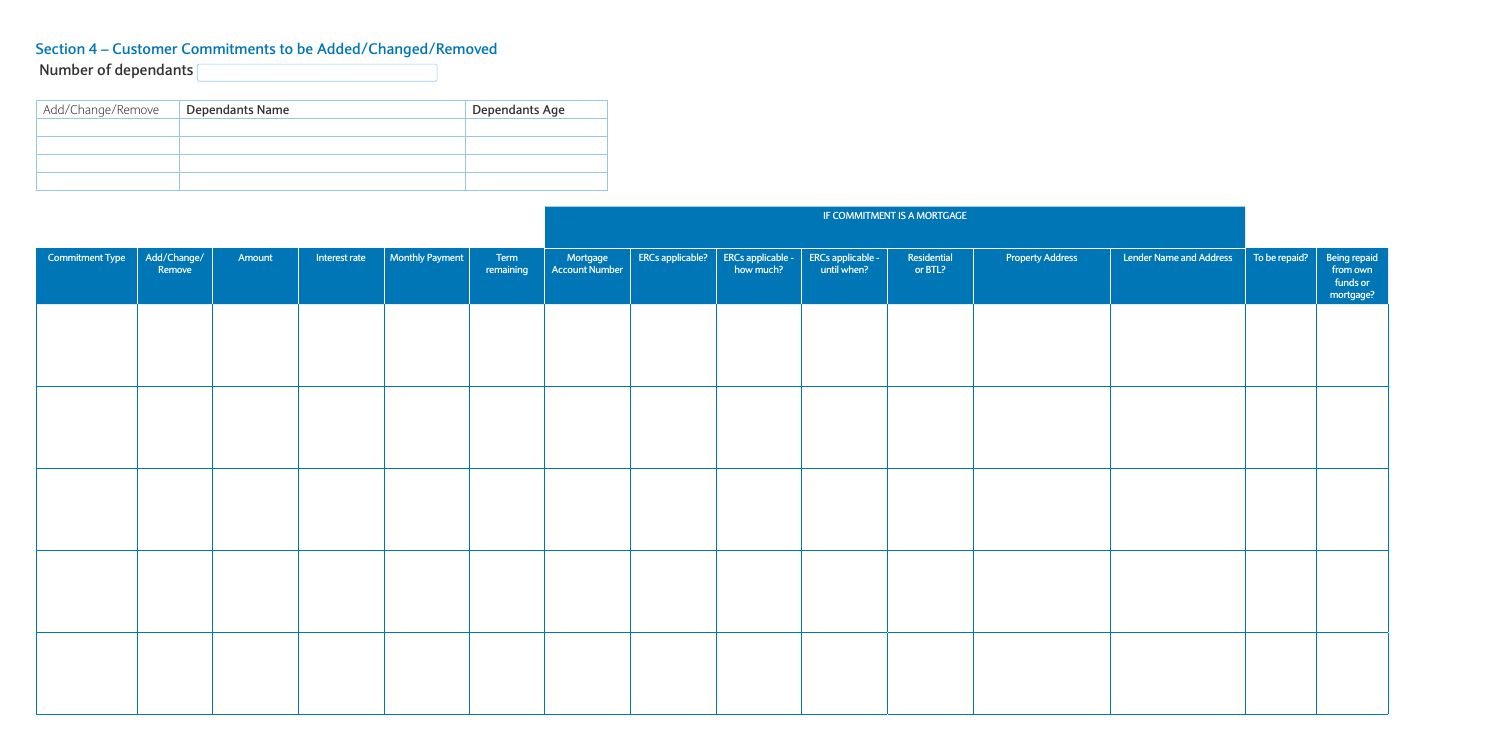**Is the employment status to update or replace the existing information?**

- **Update**
- Replace

## **Section 5 – Employment Type and Status (Employed) and Income**

| Applicant Name:                             |  |
|---------------------------------------------|--|
| Employment Status:                          |  |
| Planned retirement age:                     |  |
| Current Net Monthly Income:                 |  |
| Is this the customer's<br>main employment?: |  |
| Employer's Name:                            |  |
| What is the basis<br>of your employment?:   |  |
| What is your occupation?:                   |  |
| What is the nature<br>of the business?:     |  |
| Length of time with<br>present employer?:   |  |
| Annual Basic Income:                        |  |
| Monthly Sustainable<br>Allowances:          |  |
| Monthly Overtime:                           |  |
| Monthly Commission:                         |  |
| Monthly Bonus:                              |  |
| Annual Bonus:                               |  |

## **Section 6 – Employment Type and Status (Self-Employed) and Income**

| Applicant Name:                                                |                                                                                  |
|----------------------------------------------------------------|----------------------------------------------------------------------------------|
| Employment Status:                                             |                                                                                  |
| Planned retirement age:                                        |                                                                                  |
| Current Net Monthly Income:                                    |                                                                                  |
| What is the name<br>of your business?:                         |                                                                                  |
| Do you have a qualified<br>accountant?:                        |                                                                                  |
| When was the business<br>established?:                         |                                                                                  |
| Are you a:                                                     | Sole Trader                                                                      |
|                                                                | Director of Ltd Company                                                          |
|                                                                | <b>LLP Partner</b>                                                               |
| What percentage of the shares<br>in this business do you own?: |                                                                                  |
| Date:                                                          | $M$ $M$ $Y$ $Y$<br>$D^{-1}$<br>$\Box$                                            |
| Current year income:                                           |                                                                                  |
| Date:                                                          | $M$ <sup><math>\parallel</math></sup> M<br>Y<br>$^+$ Y<br>D<br>$\vee$<br>Y.<br>D |
| Previous year1 income:                                         |                                                                                  |
| Date:                                                          | $\overline{M}$<br>Ŷ<br>$\mathsf{M}$<br>D<br>D                                    |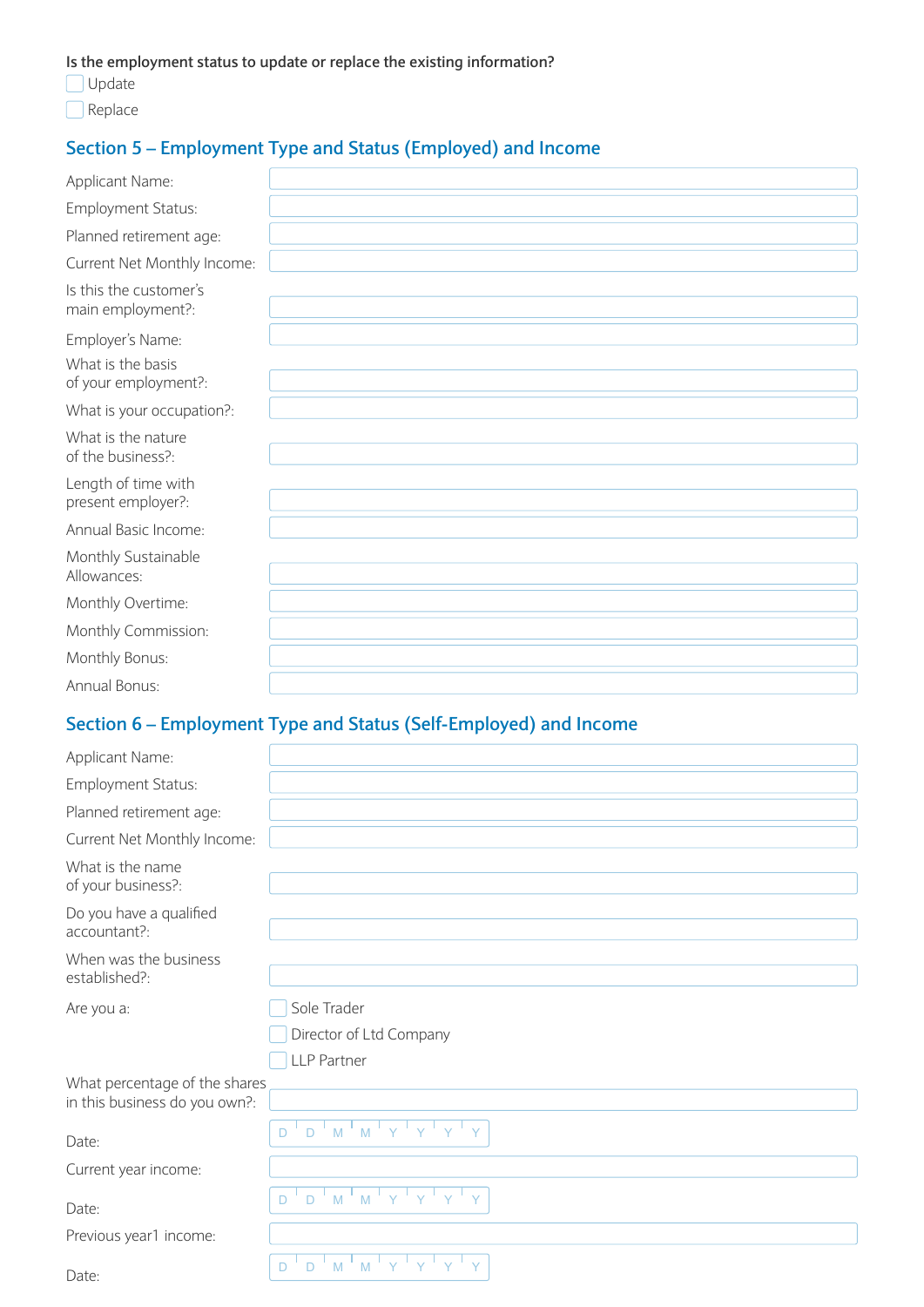Previous year2 income:

Date:  $D^{\text{L}} D^{\text{L}} M^{\text{L}} M^{\text{L}} Y^{\text{L}} Y^{\text{L}} Y^{\text{L}} Y^{\text{L}} Y^{\text{L}} Y^{\text{L}} Y^{\text{L}} Y^{\text{L}} Y^{\text{L}} Y^{\text{L}} Y^{\text{L}} Y^{\text{L}} Y^{\text{L}} Y^{\text{L}} Y^{\text{L}} Y^{\text{L}} Y^{\text{L}} Y^{\text{L}} Y^{\text{L}} Y^{\text{L}} Y^{\text{L}} Y^{\text{L}} Y^{\text{L}} Y^{\text{L}} Y^{\text{L}} Y^{\text{L}} Y^{\text$ 

| How long have you owned or |
|----------------------------|
| part-owned this business?: |

| <b>Business Address:</b> |  |  |
|--------------------------|--|--|
| Accountant Name:         |  |  |
| Qualifications:          |  |  |
|                          |  |  |
|                          |  |  |
| Accountant address:      |  |  |
|                          |  |  |

### **Section 7 – Personal Details and Current Address**

**Note 1:** If you request a change to any information listed below you must also upload a document to evidence the new detail e.g. driving licence, in accordance with Client ID&V guidelines. **Note 2:** If customer has middle name/s they MUST be input.

| <b>Applicant 1</b> | <b>Previous</b> | <b>New</b> |
|--------------------|-----------------|------------|
| First Name         |                 |            |
| Middle name/s      |                 |            |
| Surname            |                 |            |
| Date of Birth      |                 |            |
| Nationality        |                 |            |
| Place of Birth     |                 |            |
| Address            |                 |            |
|                    |                 |            |
| Post Code          |                 |            |
| <b>Applicant 2</b> | <b>Previous</b> | <b>New</b> |
| First Name         |                 |            |
| Middle name/s      |                 |            |
| Surname            |                 |            |
| Date of Birth      |                 |            |
| Nationality        |                 |            |
| Place of Birth     |                 |            |
| Address            |                 |            |
|                    |                 |            |
| Post Code          |                 |            |
| <b>Applicant 3</b> | <b>Previous</b> | <b>New</b> |
| First Name         |                 |            |
| Middle name/s      |                 |            |
| Surname            |                 |            |
| Date of Birth      |                 |            |
| Nationality        |                 |            |
| Place of Birth     |                 |            |
| Address            |                 |            |
|                    |                 |            |
| Post Code          |                 |            |